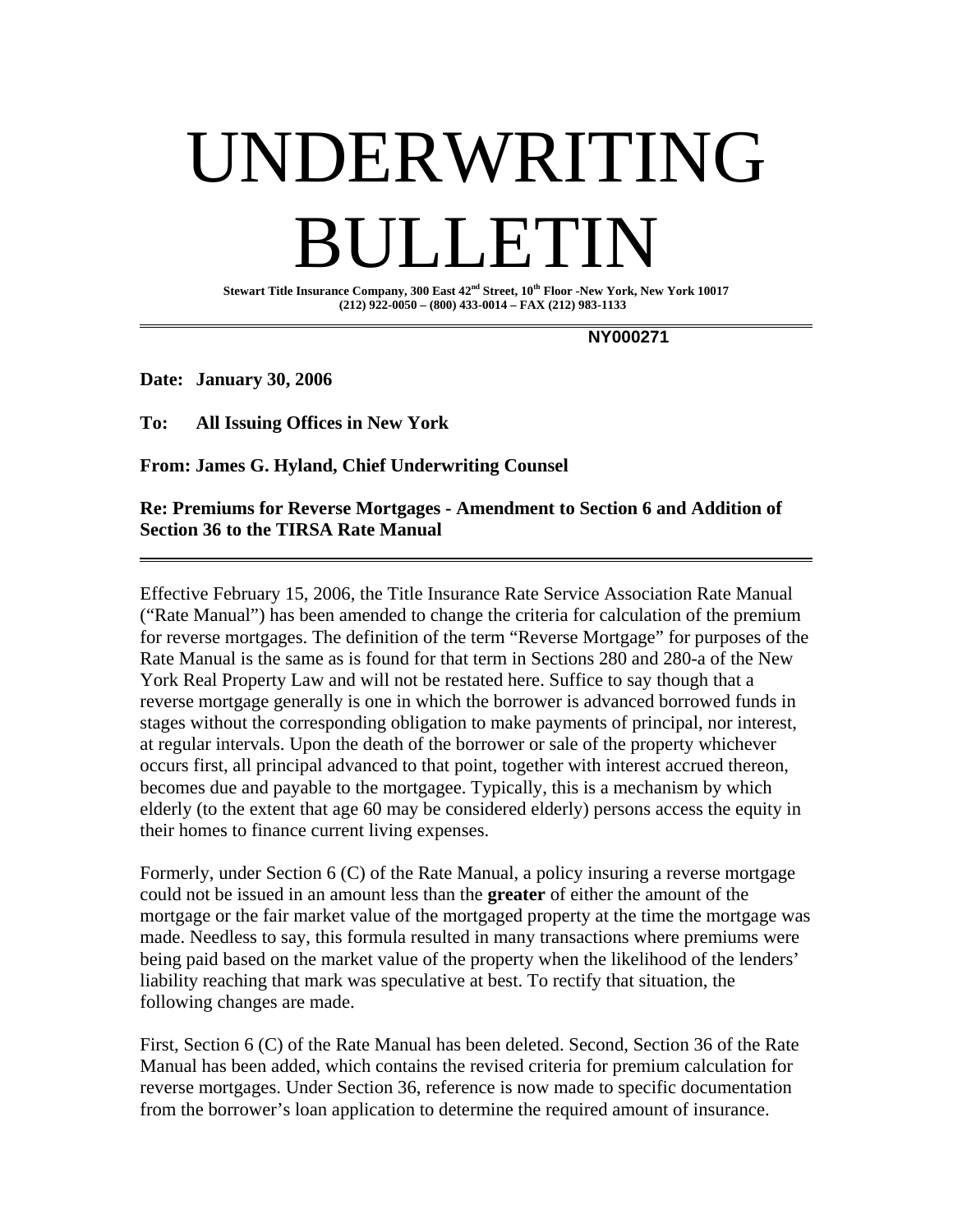### UB No. NY000271 Page 2

Under Section 36 (A), a loan policy insuring a reverse mortgage may not be issued in an amount less the "Loan Amount" as shown on either:

- the HUD/VA Addendum to the Uniform Residential Loan Application, or;
- the Direct Endorsement Approval for a HUD/VA Insured mortgage, or, in the event that neither of those documents are available;
- the final loan application.

Further, under Section 36 (B), *upon request of the insured*, a policy insuring a reverse mortgage may be issued in a greater amount than above, but in any event, no greater than either:

- the Maximum Claim Amount on Home Equity Conversion Mortgages (HECM) insured by HUD or, in all other types of reverse mortgage loans;
- no greater than the value of the mortgaged property as determined by the appraisal used by the lender in making the loan.

Whichever method is employed in any given instance, when insuring a reverse mortgage, it will be required that the issuing office retain for its file copies of the document(s) used in determining the amount of insurance.

Copies of the revised sections are attached for your reference.

If you have any questions concerning this matter, please call company counsel.